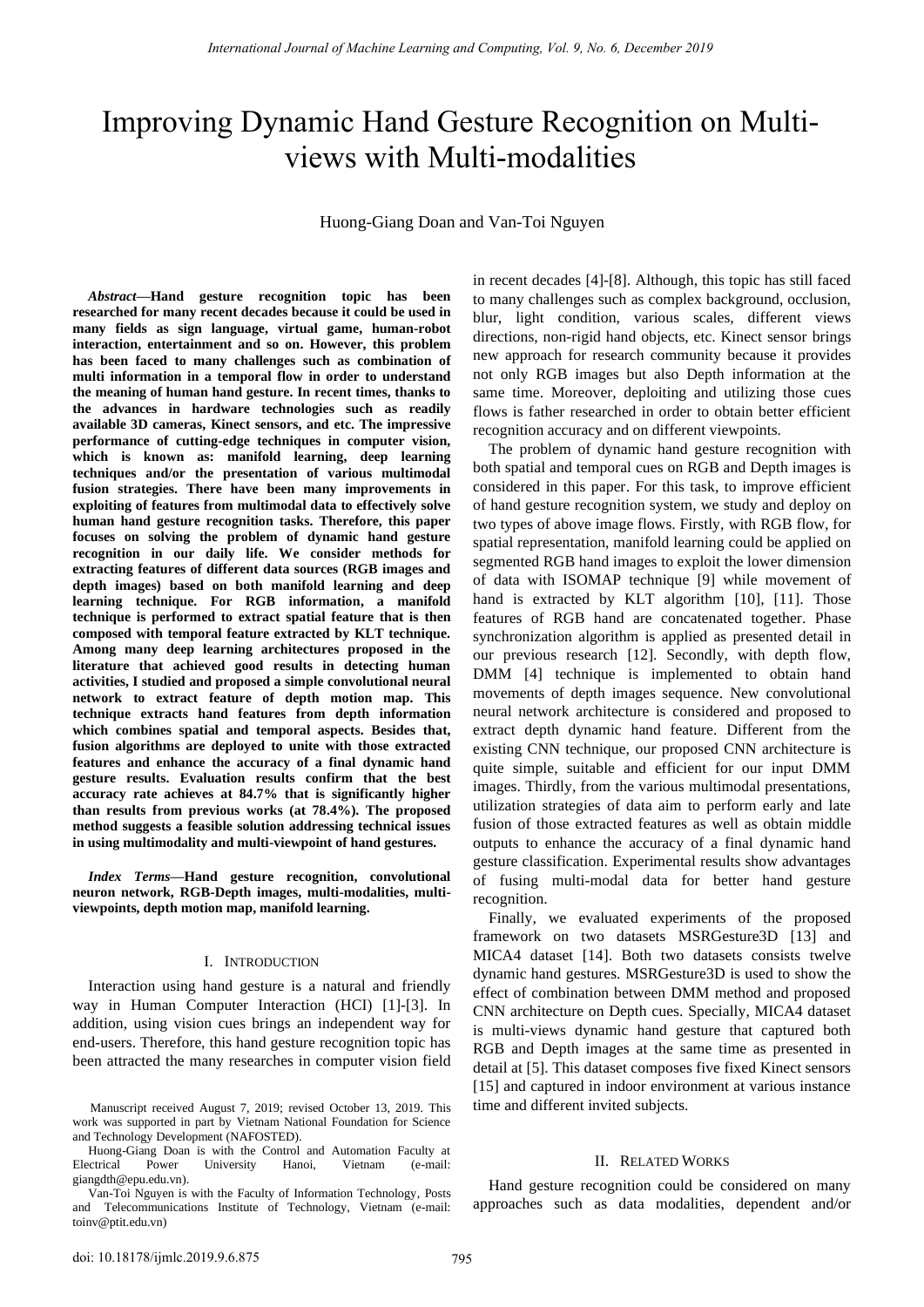independent equipment, static and/or dynamic hand gesture processing algorithm, etc. This problem has been researched for a long time because of its many practical applications such as sign language [8], [16], entertainment [3], and human-machine interaction [1], [2]. As hand gesture recognition is seen by information flows such as RGB image [5], [8], [17], Depth image [4], [6], optical flow [17], and so on. However, this issue is a difficult and challenging task as combination of signals, representation techniques as well as classifiers. In [12], authors utilized RGB image from the Kinect sensor to recognize hand gesture from various distance. Because of low resolution and small hand shape, thus those effect on final results. Only depth image was used in [4] with DMM projection and HOG descriptor. In [1], authors proposed method using multi-modalities with complex algorithm for online hand gesture recognition. Their system requires a high configuration computer, and RGB and Depth multi-views dataset is captured by two camera but this dataset does not designed to evaluate the impact of viewpoints. In [2], [16], RGB-D images from the Kinect sensor are used to improve the hand gesture accuracy results. However, a real application is hard to deploy and integrate.

This paper focuses on solving the problem of dynamic hand gesture recognition in dual data flows as RGB and Depth images. In recent times, thanks to the advances in hardware technologies such as readily available 3D cameras [19], [20], Kinect sensors [15], and so on. The impressive performance of cutting-edge combination presentation of various multimodal fusion methods [5]; there have been many improvements in exploiting features derived from multimodal to effectively solve hand gesture recognition tasks. Therefore, in this research, we study methods for extracting features of different data sources based on manifold learning [9] and deep learning technique [5]. Among deep learning architectures proposed in the literature that achieved good results in detecting hand gesture recognition [5], [8], [13], convolutional neural network is studied and self-designed network architecture (2D-CNN) is proposed. This self-designed network is built to extract depth features. It is simple and mining depth data. Besides that, a fusion algorithm of feature flows is performed aims to perform early and late fusion to enhance the final accuracy for the hand gesture classification.

Finally, the proposed framework is evaluated on two datasets: MSRGesture3D dataset is collected from ten subjects, each subject implemented twelve gestures in three times and depth data is captured by one fixed Kinect sensor at near distance at 0.8 to 1m (one viewpoint). MICA4 dataset performed by sub-dataset with 6 subjects with selfdesigned 12 dynamic hand gestures under multiple viewpoints; Experimental results shows advantages of fusing multi modalities for better hand gesture recognition.

The remaining of this paper is organized as follows: Section II presents some approaches that use the manifold learning and the deep learning technique for the hand gesture recognition problem. Section III describes our proposed approach. The experiments and results are analyzed in Section IV. Section V concludes this paper and proposes some future works.

## III. APPROACH FOR MULTI-MODALITIES HAND GESTURE **RECOGNITION**

## *A. The Proposed Framework*

Because hand gestures are captured from the Kinect sensor [15] that gives both RGB images and Depth images at the same time. Therefore, additional information about RGB hand pose, depth images could help to improve hand recognition accuracy. In this work, our proposed framework for hand gesture inherits our previous work on RGB feature extraction [12]. This work extended the original manifold learning architecture by extra-flow depth method where one stream is RGB (as presented detail in [12]) and one stream utilize depth motion map and CNN method. The framework for hand gesture recognition is illustrated detail in Fig. 1. It consists of following main components:



Fig. 1. General proposed framework for multi-modalities hand gesture recognition.





b) Segmented RGB dynamic hand gesture G<sub>3</sub> Fig. 2. RGB modality of a dynamic hand gesture.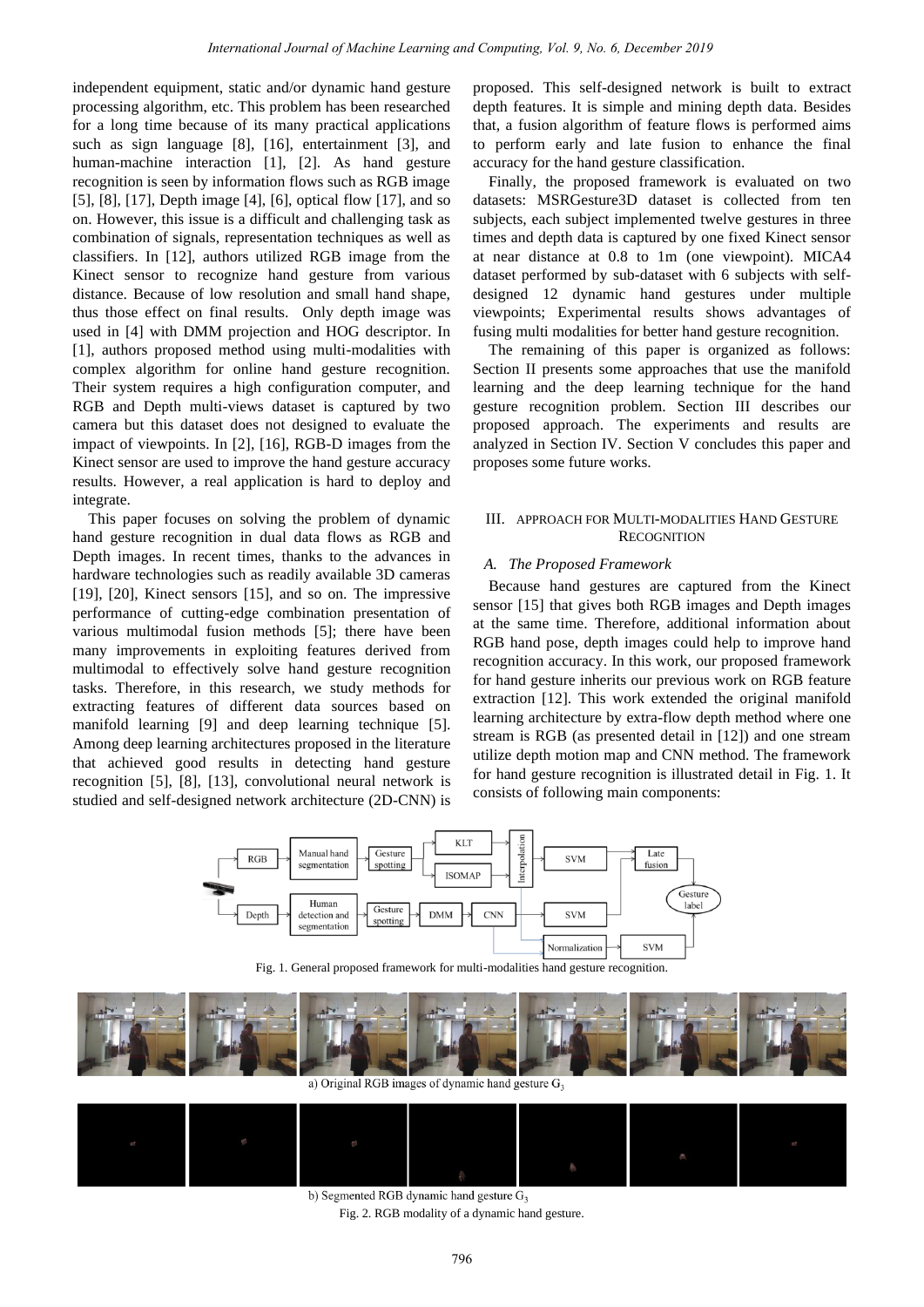

Fig.4. Depth modality of a dynamic hand gesture.

## *B. Hand Gesture Extraction with RGB modality*

Original RGB images  $(I_{RGB})$  in dynamic hand gestures are directly captured from the Kinect sensors. Then, continuous image sequence is manually spotted as illustrated in Fig. 2a. Next, RGB hand is manual segmented as showed in Fig. 2b. Dynamic hand gesture is contemporaneously performed at all viewpoints. To extract a hand gesture from RGB video stream, we rely on the techniques presented in our previous paper [12]. On the first hand, we utilize ISOMAP algorithm [9] to present hand shapes of dynamic hand gesture. On the other hand, the hand trajectories are reconstructed using a conventional KLT trackers [10], [16] as performed in [5]. Each hand posture  $P_i$  in a dynamic hand gesture is normalized and composed by two hand trajectory elements  $(Tr_i = [x_i, y_i])$  and three hand shape elements  $(Y_i = [Y_{i,1}, Y_i])$  $Y_{i,2}, Y_{i,3}$ ) as equation (1) following:

$$
P_i = (Tr_i, Y_i) = (x_i, y_i, Y_{i,1}, Y_{i,2}, Y_{i,3})
$$
 (1)

Dynamic hand gesture consists of N postures  $(G<sup>k</sup>=[P<sub>1</sub><sup>k</sup>,$  $P_2^k$ ,...,  $P_N^k$ ]) as equation (2) following:

$$
G_{RGB}^{k} = \begin{bmatrix} x_1^k & x_2^k & \dots & x_N^k \\ y_1^k & y_2^k & \dots & y_N^k \\ Y_{1,1}^k & Y_{2,1}^k & \dots & Y_{N,1}^k \\ Y_{1,2}^k & Y_{2,2}^k & \dots & Y_{N,2}^k \\ Y_{1,3}^k & Y_{2,3}^k & \dots & Y_{N,3}^k \end{bmatrix}
$$
 (2)

We then use an interpolation scheme which maximizes inter-period phase continuity, or periodic pattern of image

sequence is taken into account as presented in detail [5]. In [12], all dynamic hand gestures (with different length) are interpolated to M frames as showed in equation (3) following:

$$
G_{RGB}^{k} = \begin{bmatrix} x_1^k & x_2^k & \dots & x_M^k \\ y_1^k & y_2^k & \dots & y_M^k \\ Y_{1,1}^k & Y_{2,1}^k & \dots & Y_{M,1}^k \\ Y_{1,2}^k & Y_{2,2}^k & \dots & Y_{M,2}^k \\ Y_{1,3}^k & Y_{2,3}^k & \dots & Y_{M,3}^k \end{bmatrix}
$$
 (3)

Fig. 3(a)-(f) illustrates new representations in 3-D space of twelve different hand gestures of MICA4 dataset at frontal view. In Fig. 3a, first five hand gestures are showed on the same figure that gesture representations are distinguished with other types. Those dynamic hand gestures were introduced detail in [5] and [14]. In addition, they are separated with remain gesture as showed in Fig. 3(b)-(f). In Fig. 3(b) illustrates  $22G_6$  and  $26G_7$  gestures corresponding yellow and purple color. Fig. 7 shows  $26\,\text{G}_8$ and 27 G<sup>9</sup> gestures are the same circle curves but its start and stop points as well as directions are inverse together. These twelve dynamic hand gestures were new designed and collected and presented detail in [5] and [14]. Gestures in the same type are converged and distinguished with others.

### *C. Hand Gesture Extraction with Depth Modality*

In pre-processing depth information, original depth images are captured  $(I_D)$  at the same time with RGB images (Fig. 2(a)). Moreover, their coordinate of two images is athwart. In this work, we applied calibration method as in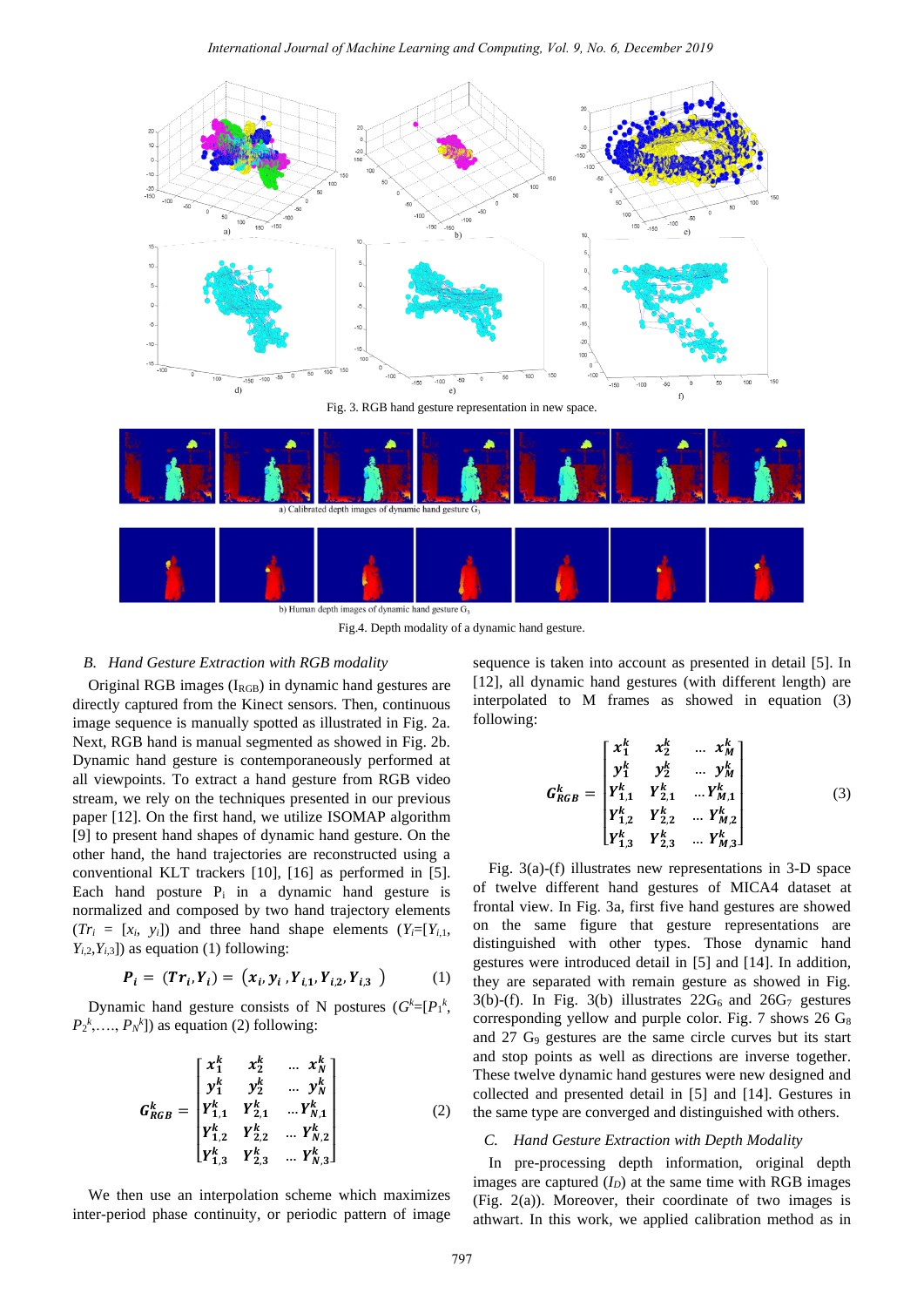our previous research [19] to adjust original depth images following original RGB images. The result of calibrated depth images  $I'_D$  are illustrated in Fig. 4(a). Then, model background is trained and applied as in our other research [17] that aims to remove background  $I_{bg}(\mu_{bg}, \sigma_{gb}, \eta_{bg})$  and remain only human depth  $(H)$  from calibrated depth images as equation (4) following. Result is showed in Fig. 4(b).

$$
H = f(I'_D, I_{bg})\tag{4}
$$

Then, *N* human depth images of dynamic hand gesture  $G_D^k$  $= ([H_1^k, H_2^k, ..., H_N^k])$  are projected into three orthogonal Cartesian planes: top, side and bottom views as presented in [1]. The dynamic hand gesture composes a column that contains images following time series. Therefore, 3D depth frame generates three 2D maps according to front, side, and top views  $(D_f^i, D_s^i, D_t^i)$ . In this work, the motion energies are calculated without a threshold as in [1] to have projected map between two consecutive maps. The binary map of motion energy indicates motion regions or where movement happens in each temporal interval. It provides strong information of the dynamic hand gestures. Then, we stack the motion energy through entire image sequences to generate the depth motion map DMM<sup>g</sup> for each projection view of dynamic hand gesture as equation (5), (6) and (7) following:

$$
DMM_f = \sum_{i=1}^{N-1} |D_f^{i+1} - D_f^i|
$$
 (5)

$$
DMM_s = \sum_{i=1}^{N-1} |D_s^{i+1} - D_s^i|
$$
 (6)

$$
DMM_t = \sum_{i=1}^{N-1} |D_t^{i+1} - D_t^i|
$$
 (7)



Fig. 5. Three projected views using depth motion maps for each dynamic hand gesture.

*N* is number of frames in a dynamic hand gesture thus  $DMM_g = (DMM_f; DMM_s; DMM_t)$  contain binary maps of motion energy of gesture. *DMM<sup>g</sup>* images present appearance/shape motion of hand gesture in temporal. Which characterize the accumulated motion distribution and intensity of this action. The DMM<sub>g</sub> representation encodes the 4D information of action shape and motion in three projected planes, meanwhile significantly reduces considerable data of depth sequence to just three 2D maps. Fig. 5 illustrate DMM images in three views of a dynamic hand gesture. Fig. 5a shows human depth images in a dynamic hand gesture. Fig.  $5(b) - (d)$  is top, frontal and side view of DMM images from depth hand gesture.

Recently, deep learning (CNN) has been widely used in computer vision in various tasks such as feature extraction, recognition. E.g. deep neural networks for dynamic hand gesture recognition [1], [8], [18]. In our previous research [17], authors try to capture simultaneously spatial and temporal information by applying a 3D-CNN on the whole video sequence. In this method, designed-network is employed with trained parameters of model. That requires high and complex configuration of computer. Moreover, in almost proposed method applied for RGB image or RGB sequences. This paper try to implement a simple designed CNN, this deep architecture tested on two general hand gesture datasets that is suitable for depth hand gesture recognition with a relatively low spatial of hand resolution. Moreover, it is evaluated various viewpoint in order to extract depth features.

In this section, we will introduce the self-design convolutional neural network that will be utilized to extract depth feature from above DMM images. Self-design network composes of 8 convolutional layers, 4 max pooling and 2 fully connected layer followed by a soft-max output layer. The architecture of designed network is illustrated in Fig. 6. In this network, the convolutional operation is 2D convolution which represents both spatial and temporal information from depth images. They are composed onto the DMM images.



Fig. 6. Proposed CNN architecture for depth hand gesture extractor.

Given an input video *W*×*H*×*L* where *W*, *H* are weight and height of frame, *L* is the video length. Dynamic hand gestures are implemented by different subjects and instance time that has different number of postures in a gesture. A dynamic hand gesture is projected into three DMM images  $((D_f^i, D_s^i, D_t^i))$ ; those images then convert to the same size (200 $\times$ 200 $\pi$ ixels) so dimension of DMM image is *W* $\times$ *H*; *W*  $= 200$  and  $H = 200$ ), to extract features, DMM images are utilized as inputs of designed convolutional neuron network. These DMM images will be passed to CNN to extract depth extract features. These features of a gesture are concatenated together. In this work, this designed network is used as feature extractor. The dimension of output feature are  $[64 \times 3, 64]$ 1] as equation (8) following:

$$
G_D^k = [D_1^k \quad D_2^k \dots D_{191}^k \quad D_{192}^k]^T
$$
 (8)

## *D. RGB-Depth Dynamic Hand Gesture Representation and Classification*

Given RGB and Depth feature of dynamic hand gesture as equation (3) and (4) above, they is firstly normalized to the same scale between RGB data ( $G_{RGB}^{k}$ ) and Depth data ( $G_{D}^{k}$ ). It is then concatenated to present feature of dynamic hand gesture  $G^k = [G_{RGB}^k, G_D^k]$  as equation (9) following:

$$
G^{k} = \left[ x_{1}^{k}, y_{1}^{k}, Y_{1,1}^{k}, Y_{1,2}^{k}, Y_{1,3}^{k}, \ldots, x_{M}^{k}, y_{M}^{k}, Y_{M,1}^{k}, Y_{M,2}^{k}, Y_{M,3}^{k}, D_{1}^{k}, \ldots, D_{194}^{k} \right]^{T} (9)
$$

This feature as presented in (5) that is utilized as input of multi-class SVM classifier [10]. The output of multi-class SVM will be one value among {1,2,…,12} corresponding to the gesture elements in both two datasets.

#### IV. EXPERIMENT

The proposed framework is warped by a C++ program and a Matlab program on a PC Core i5 3.l GHz CPU, 4GB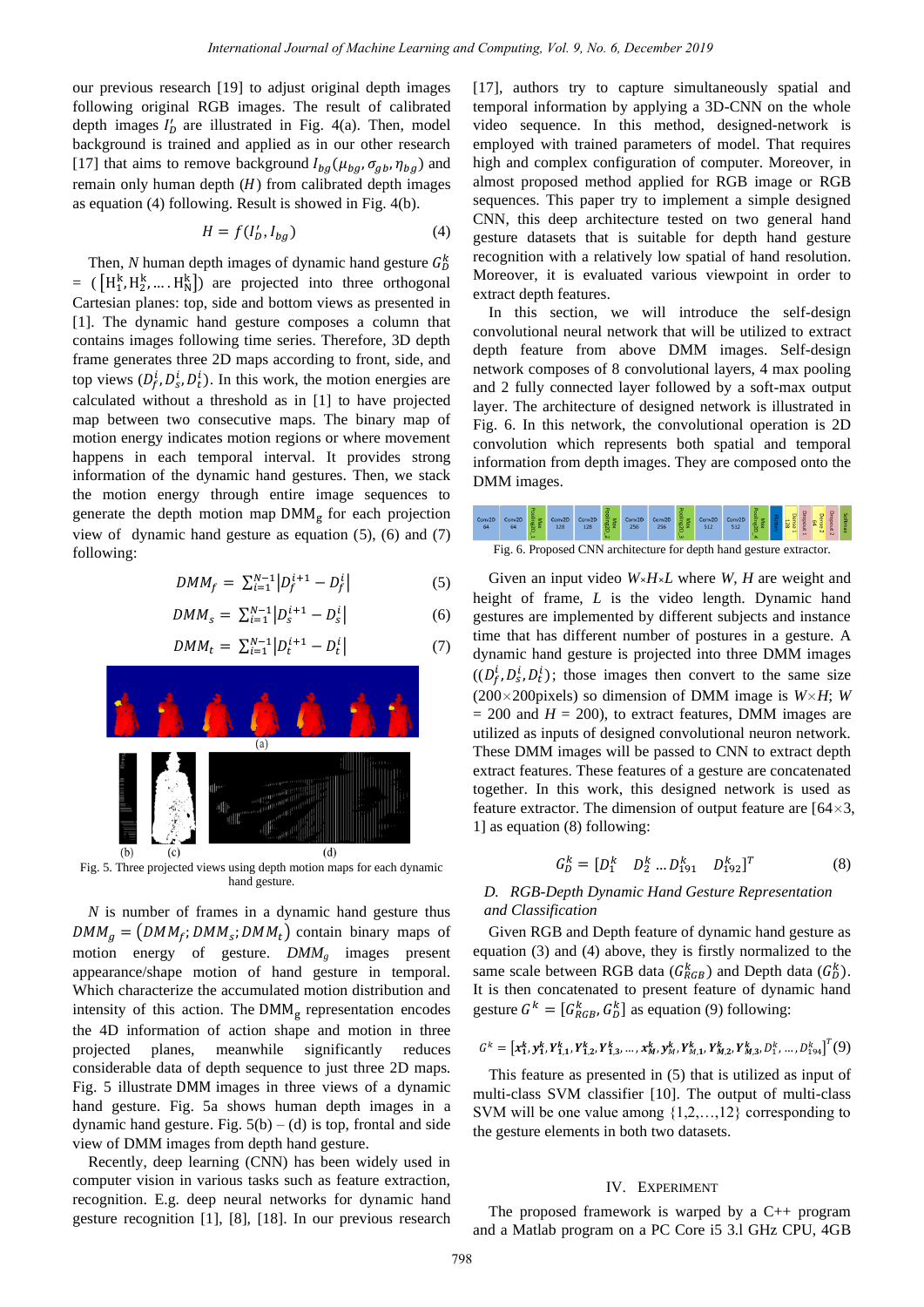RAM. We evaluate performance of the hand gesture recognition on three two datasets: MSRGesture3D dataset [13]; MICA4 dataset [5], [14]. In entire evaluation, we follow Leave-p-out-cross-validation method as presented detail in [5], with p equals 1. It means that gestures of one subject are utilized for testing and the remaining subjects are utilized for training. We conduct four evaluations: (1) The performance of the proposed depth feature extraction method DMM-CNN; (2) When viewpoints is changed, the accuracy rate of the hand gesture recognition with depth images; (3) efficient of hand gesture recognition system when RGB feature and Depth feature are combined; (4) Compare accuracy of fusion strategies. The detail evaluations are presented as following sub-sections.

## *A. Evaluate Feature Extractors on Depth Modality*



Fig. 8. Example of a depth dynamic hand gesture in MSRGesture3D.

Fig. 7 shows that feature is extracted by DMM-CNN method obtains the best results on both published dataset (MRGGesture3D) and self-designed dataset (MICA4 dataset) at 94.47% and 48.18% respectively. While DMM-HOG [4] is archived the lowest results at only 89.17% and 41.91%. This result stimulated for our later evaluations in this paper. In addition, although both of two datasets have the same number of gesture but MSRGesture3D dataset gives the higher accuracy than MICA4 dataset. This may be that MSRGesture3D dataset was captured at the nearer distance, thus, depth hand has better quality than our dataset as illustrated in Fig. 8 (a)-(b). Moreover, MSRGesture3D dataset remained only depth hand region in images while our dataset contains full depth human as illustrated detail in Fig. 4(b).

## *B. Evaluate for Multi-views Depth Hand Gesture Recognition*

Fig. 9 shows accuracy of dynamic hand gesture recognition of five Kinect sensors on three different feature extraction methods: DMM-HOG [4], DMM-KDES [17] and our proposed method DMM-CNN. A glance at the Fig. 9, it shows that DMM-CNN obtains the highest values on all five Kinect sensors with average value about  $48.1\pm7\%$ . Inverse, while DMM-HOG gives the smallest on overall with 41.9±9% and DMM-KDES method is 43.1±9%.

Look at the trends in the Fig. 9 over five Kinect sensors, it is apparent that the uptake of the different feature extractors increase dramatically entire views. In addition, accuracy of the frontal view  $(K_3)$  always obtains the best results on all methods with 51.1%, 55.2% and 56.2% for DMM-HOG, DMM-KDES and DMM-CNN respectively. The only little smaller monitory than accuracy of the Kinect sensor 1 that is values of two side views  $(K_1 \text{ and } K_5)$  while the best results still belongs to our proposed feature extraction method (DMM-CNN) at 50.1% and 54.8% respectively. This average figure is just  $35.1\%$  and  $33.6\%$  on  $K_2$  and  $K_4$  (view directions are  $45^{\circ}$  and  $135^{\circ}$ ).



*C. Evaluate Impact of Modalities Combination for Multiviews Hand Gesture Recognition*

| TABLE I: MULTI-MODALITIES HAND GESTURE RECOGNITION (%) |      |         |         |      |      |              |  |  |  |
|--------------------------------------------------------|------|---------|---------|------|------|--------------|--|--|--|
|                                                        |      | $K_{2}$ | $K_{3}$ | K.   | K5   | Avr          |  |  |  |
| DMM-CNN                                                | 50.2 | 42 A    | 53.2    | 37.1 | 54.7 | $48.1 + 7.3$ |  |  |  |
| KLT-ISOMAP                                             | 63.7 | 70.9    | 81.2    | 74.2 | 612  | $702+72$     |  |  |  |
| <b>Combination</b>                                     | 76.4 | 79.8    | 84.7    | 80.3 | 82.5 | $80.7 + 2.8$ |  |  |  |

Table I shows the dynamic hand gesture recognition accuracy of the two modalities and combination of them on five different Kinect sensors. It is evident that the percentages of features combination in five views are expected to the highest during the research period show at 80.7% respectively. Additionally, the figure for Depth modality is predicted to experience the smallest value at approximately 48.1%. The middle group is RGB modality with two features KLT and ISOMAP that stand at 70.2%. This result shows that, if modalities are utilized at single, the hand gesture accuracy is lower than when it is combined together.

Look at the Table I, it is clear from the information given that frontal view still obtains the best accuracy on not only two single modalities but also combination modalities with 53.2%, 81.2% and 84.7% respectively. While results of features concatenation are improved on the existence views that are fluctuated from 76.4% to 82.5% on  $K_1$  to  $K_5$ .

## *D. Fusion Strategies of multi-Modalities for Dynamic Hand Gesture Classification*

Table II shows results obtained with early fusion and late fusion of both RGB and Depth stream. Compared to using single stream (RGB or Depth flow), fusing both two streams help to improve the average accuracy about 1.6% while early fusion evaluation obtains lightly better than late fusion. In early fusion, highest accuracy has been obtained at the frontal view  $(K_3)$  with 84.7% and smallest value belongs to angle  $0^0$  – side view  $(K_1)$ . This trend is the same with late fusion strategy at 83.7% and 74.3% respectively. Late fusion